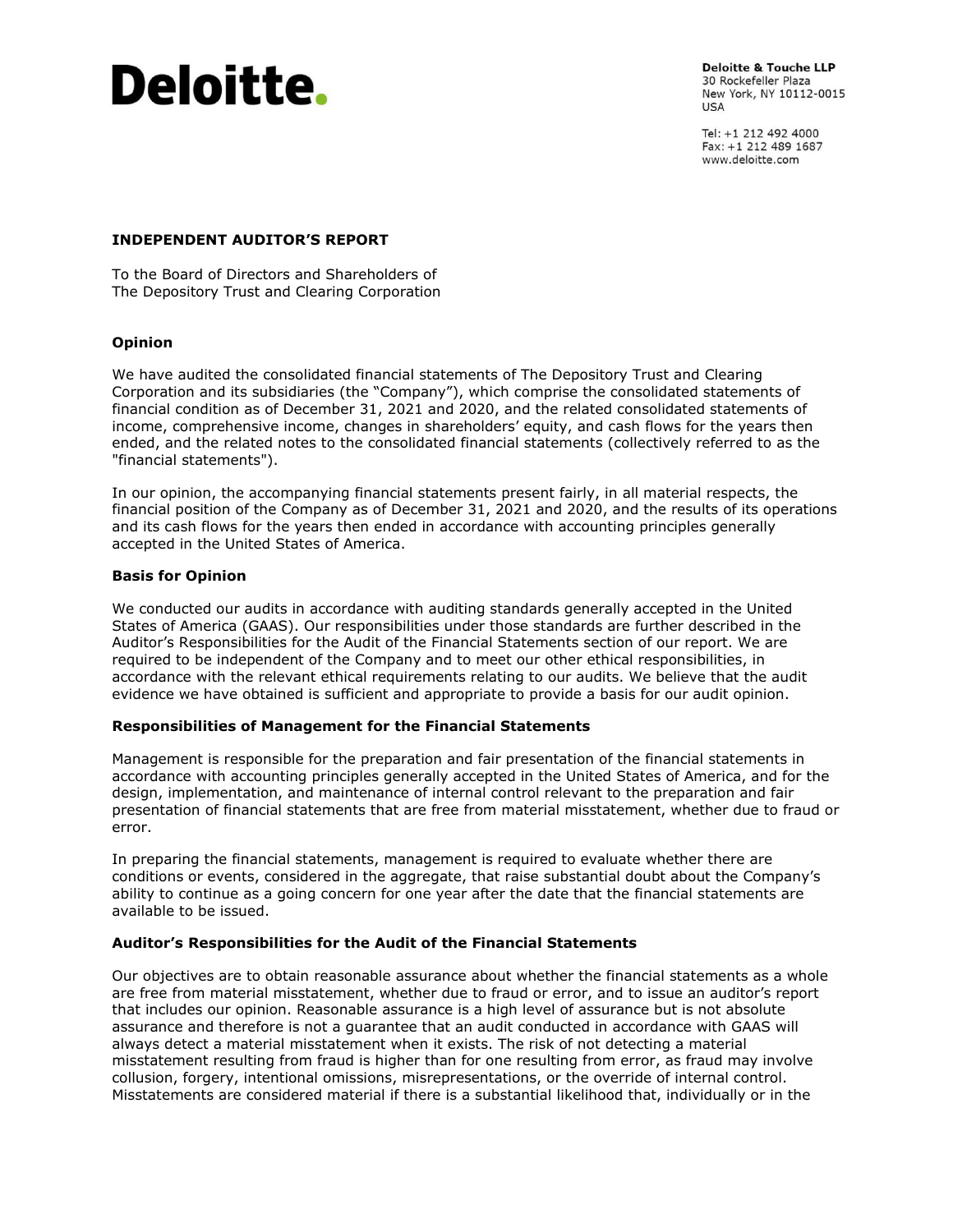aggregate, they would influence the judgment made by a reasonable user based on the financial statements.

In performing an audit in accordance with GAAS, we:

- Exercise professional judgment and maintain professional skepticism throughout the audit.
- Identify and assess the risks of material misstatement of the financial statements, whether due to fraud or error, and design and perform audit procedures responsive to those risks. Such procedures include examining, on a test basis, evidence regarding the amounts and disclosures in the financial statements.
- Obtain an understanding of internal control relevant to the audit in order to design audit procedures that are appropriate in the circumstances, but not for the purpose of expressing an opinion on the effectiveness of the Company's internal control. Accordingly, no such opinion is expressed.
- Evaluate the appropriateness of accounting policies used and the reasonableness of significant accounting estimates made by management, as well as evaluate the overall presentation of the financial statements.
- Conclude whether, in our judgment, there are conditions or events, considered in the aggregate, that raise substantial doubt about the Company's ability to continue as a going concern for a reasonable period of time.

We are required to communicate with those charged with governance regarding, among other matters, the planned scope and timing of the audit, significant audit findings, and certain internal control-related matters that we identified during the audit.

Deloitte & Touche LLP

March 25, 2022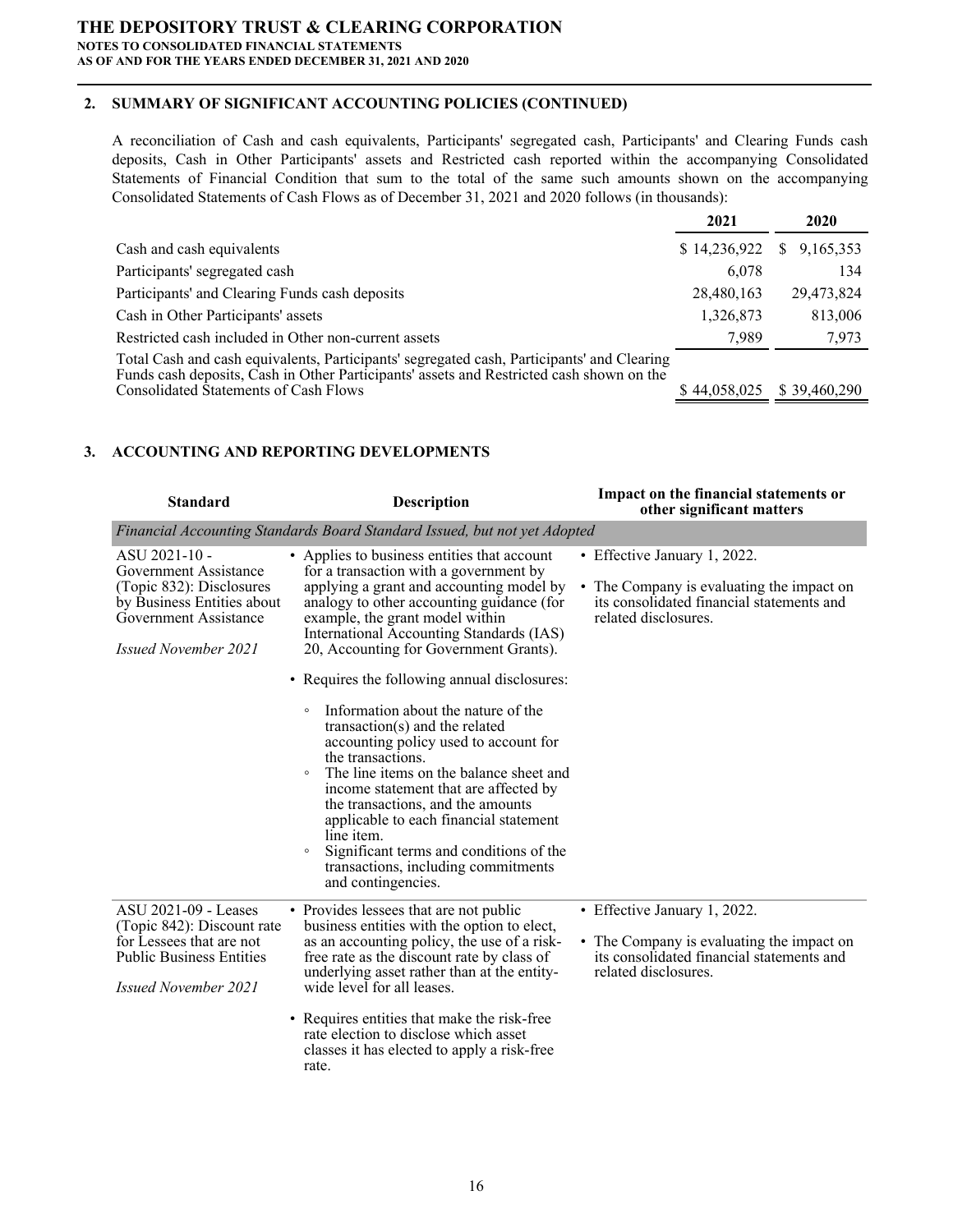# **3. ACCOUNTING AND REPORTING DEVELOPMENTS (CONTINUED)**

| <b>Standard</b>                                                                                                                                                                              | <b>Description</b>                                                                                                                                                                                                                                                                                                                                                                                                            | Impact on the financial statements or<br>other significant matters                                                                                                                                                                                                                                                                                                                                      |
|----------------------------------------------------------------------------------------------------------------------------------------------------------------------------------------------|-------------------------------------------------------------------------------------------------------------------------------------------------------------------------------------------------------------------------------------------------------------------------------------------------------------------------------------------------------------------------------------------------------------------------------|---------------------------------------------------------------------------------------------------------------------------------------------------------------------------------------------------------------------------------------------------------------------------------------------------------------------------------------------------------------------------------------------------------|
|                                                                                                                                                                                              | Financial Accounting Standards Board Standard Issued, but not yet Adopted (continued)                                                                                                                                                                                                                                                                                                                                         |                                                                                                                                                                                                                                                                                                                                                                                                         |
| $ASU 2021-08 - Business$<br>Combinations (Topic<br>805): Accounting for<br><b>Contract Assets and</b><br>Contract Liabilities from<br>Contracts with Customers<br><i>Issued October 2021</i> | • Requires contract assets and contract<br>liabilities ( <i>i.e.</i> deferred revenue) acquired<br>in a business combination to be recognized •<br>and measured by the acquirer on the<br>acquisition date in accordance with ASC<br>606, Revenue from Contracts with<br>Customers, which results in the acquirer<br>recognizing contract assets and contract<br>liabilities at the same amounts recorded by<br>the acquiree. | • Effective January 1, 2023.<br>The Company does not anticipate that the<br>adoption of this standard will have a<br>significant impact on its consolidated<br>financial statements and related<br>disclosures.<br>The Company will continue to evaluate the<br>impact this standard will have on its<br>consolidated financial statements and<br>related disclosures until the standard is<br>adopted. |
| ASU 2019-12 Income<br>Taxes (Topic 740):<br>Simplifying the<br>Accounting for Income<br>Taxes<br><b>Issued December 2019</b>                                                                 | • Clarifies and simplifies aspects of<br>accounting for income taxes.<br>• Eliminates certain exceptions related to the<br>approach for intraperiod tax allocation, the<br>methodology for calculating income taxes<br>in an interim period and the recognition of<br>deferred tax liabilities for basis differences<br>between book and tax.                                                                                 | • Effective January 1, 2022.<br>• The Company does not anticipate that the<br>adoption of this standard will have a<br>significant impact on its consolidated<br>financial statements and related<br>disclosures.                                                                                                                                                                                       |

# **4. PARTICIPANTS' SEGREGATED CASH, OTHER PARTICIPANTS' ASSETS AND PAYABLE TO PARTICIPANTS**

Details for Participants' segregated cash, Other Participants' assets and Payable to Participants as of December 31, 2021 and 2020 follow (in thousands):

|                               |   | 2021      |          | 2020    |
|-------------------------------|---|-----------|----------|---------|
| Assets:                       |   |           |          |         |
| Participants' segregated cash | S | 6,078     | S        | 134     |
| Other Participants' assets    |   | 1,326,873 |          | 813,006 |
| Total                         |   | 1,332,951 | S        | 813,140 |
| Liabilities:                  |   |           |          |         |
| Payable to Participants       |   | 1,332,951 | <b>S</b> | 813,140 |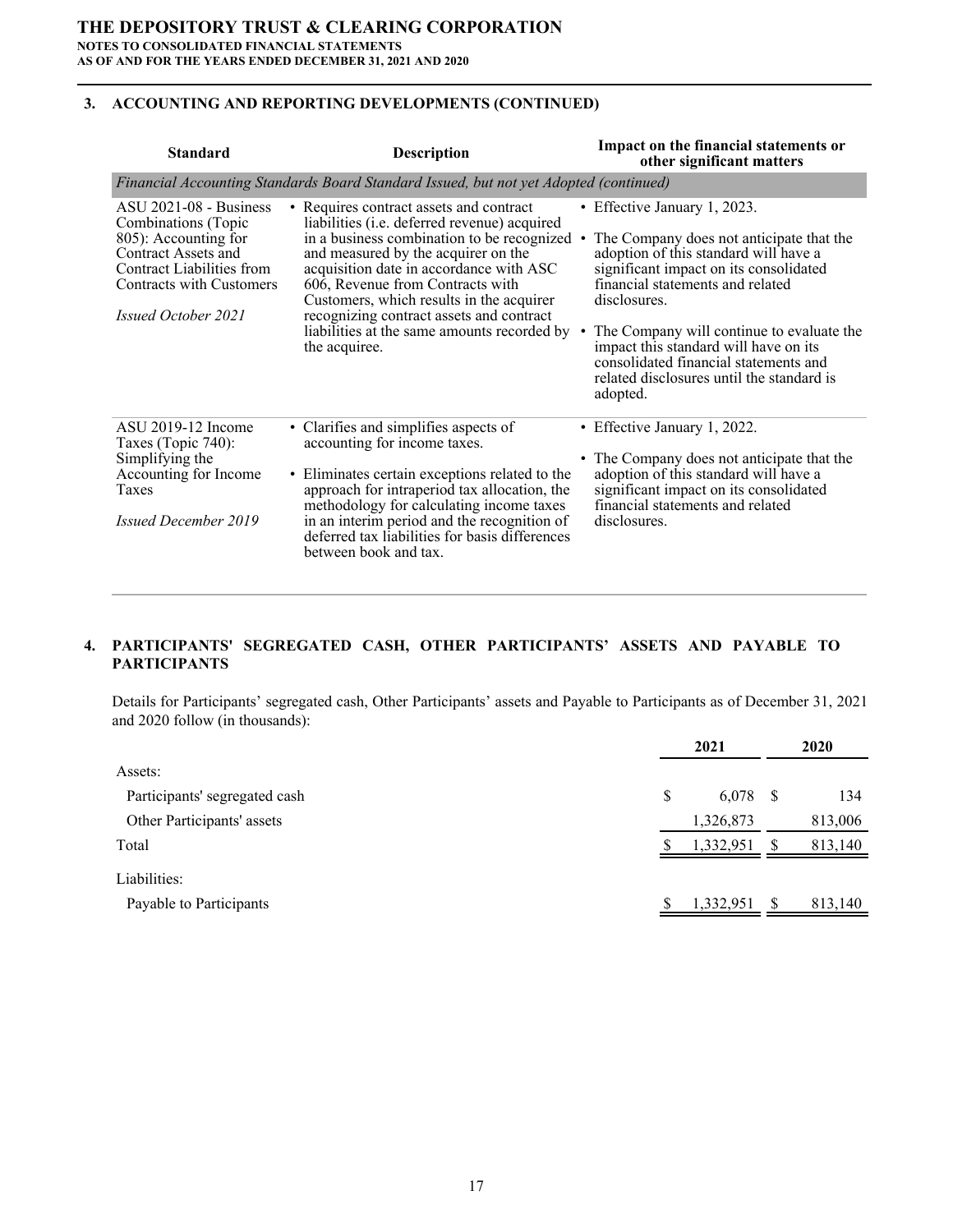# **5. ACCOUNTS RECEIVABLE**

Details for Accounts receivable as of December 31, 2021 and 2020 follow (in thousands):

|                                                       |  | 2021    | 2020    |
|-------------------------------------------------------|--|---------|---------|
| Due from Participants and customers for services      |  | 226,571 | 204,071 |
| Allowance for credit losses                           |  | (253)   | (259)   |
| Due from Participants and customers for services, net |  | 226,318 | 203,812 |
| Other receivables                                     |  | 17.772  | 13,719  |
| Total                                                 |  | 244.090 | 217,531 |

Details for allowance for credit losses for the years ended December 31, 2021 and 2020 follow (in thousands):

|                                                  | 2021  |  |         |  |
|--------------------------------------------------|-------|--|---------|--|
| Beginning balance of allowance for credit losses | 259   |  | 614     |  |
| Provision                                        | 566   |  | 1.340   |  |
| Less: Write-offs                                 | (572) |  | (1,695) |  |
| Ending balance of allowance for credit losses    | 253   |  | 259     |  |

#### **6. PARTICIPANTS' AND CLEARING FUNDS**

Details for the Participants' and Clearing Funds as of December 31, 2021 and 2020 follow (in thousands):

|                         |   | 2021       |    |             |      |             |    |              |  |
|-------------------------|---|------------|----|-------------|------|-------------|----|--------------|--|
|                         |   | <b>DTC</b> |    | <b>NSCC</b> |      | <b>FICC</b> |    | <b>Total</b> |  |
| Total deposits          | S | 1,962,667  | S  | 14,753,453  | S    | 39,785,815  | S  | 56,501,935   |  |
| Less: Required deposits |   | 1,150,000  |    | 8,343,253   |      | 29,720,679  |    | 39,213,932   |  |
| Excess deposits         |   | 812,667    |    | 6,410,200   | ъ.   | 10,065,136  | S  | 17,288,003   |  |
|                         |   |            |    |             | 2020 |             |    |              |  |
|                         |   | <b>DTC</b> |    | <b>NSCC</b> |      | <b>FICC</b> |    | <b>Total</b> |  |
| Total deposits          | S | 1,925,137  | S  | 12,972,776  | S    | 47,005,609  | S  | 61,903,522   |  |
| Less: Required deposits |   | 1,150,000  |    | 12,054,357  |      | 36,468,478  |    | 49,672,835   |  |
| Excess deposits         |   | 775,137    | \$ | 918,419     | S    | 10,537,131  | \$ | 12,230,687   |  |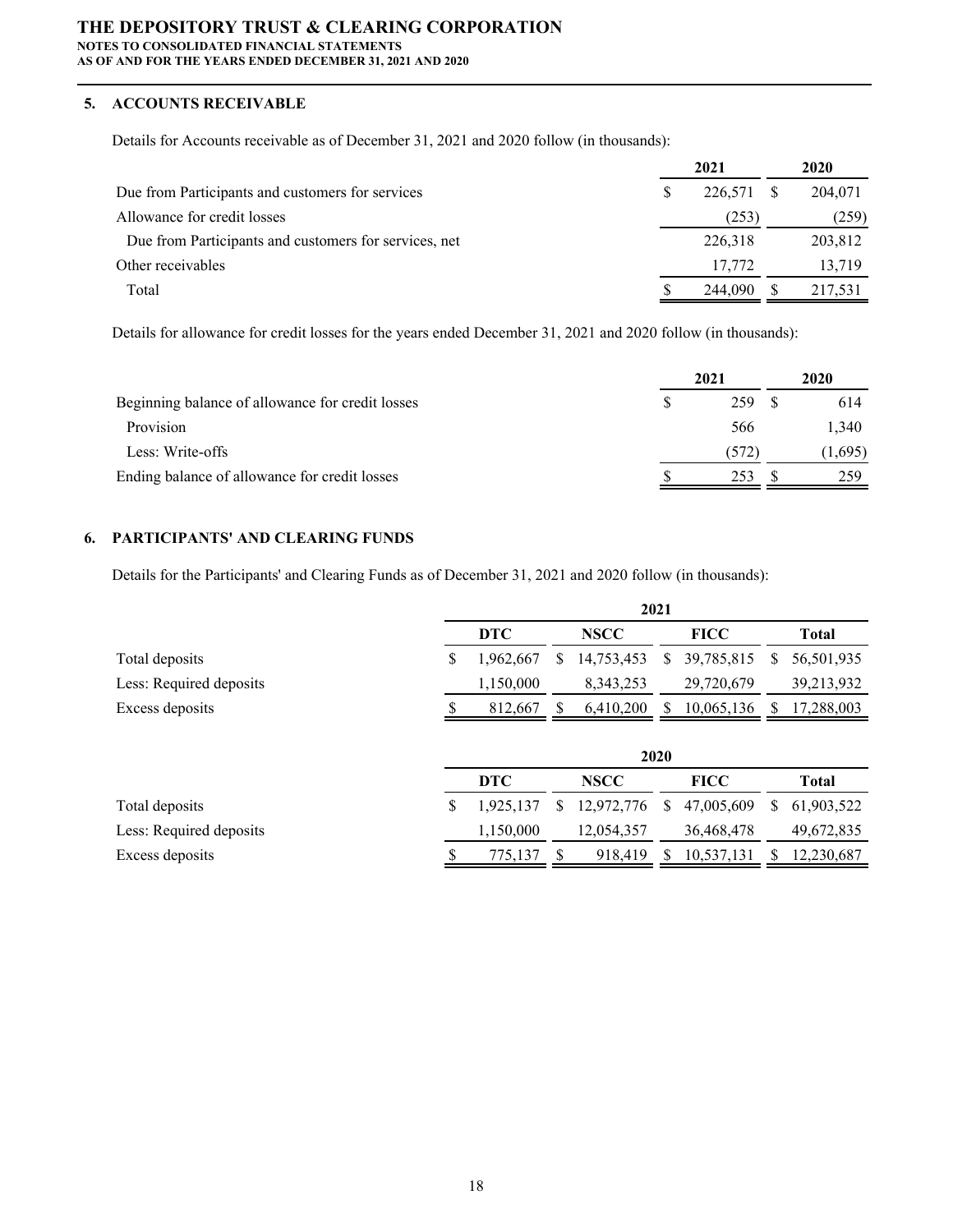### **6. PARTICIPANTS' AND CLEARING FUNDS (CONTINUED)**

**Cash and Securities.** Details for cash and securities of the Participants' and Clearing Funds, which may be applied to satisfy obligations of the depositing Participant, other Participants, or the Company pursuant to the rules of the relevant subsidiaries of the Company, as of December 31, 2021 and 2020 follow (in thousands):

|                                                       |   | 2021       |    |             |  |             |    |            |
|-------------------------------------------------------|---|------------|----|-------------|--|-------------|----|------------|
|                                                       |   | <b>DTC</b> |    | <b>NSCC</b> |  | <b>FICC</b> |    | Total      |
| Cash and cash equivalents                             | S | 1,962,667  | S. | 13,941,679  |  | 12,575,817  | S  | 28,480,163 |
| U.S. Treasury Securities                              |   |            |    | 811,774     |  | 24,200,940  |    | 25,012,714 |
| U.S. Agency Issued Debt Securities (Non-Callable)     |   |            |    |             |  | 129.647     |    | 129,647    |
| U.S. Agency Residential Mortgage-Backed<br>Securities |   |            |    |             |  | 2,879,411   |    | 2,879,411  |
| Total                                                 |   | 1.962.667  |    | 14,753,453  |  | 39,785,815  | -S | 56,501,935 |
|                                                       |   |            |    |             |  |             |    |            |

|                                                       | 2020 |            |  |             |  |             |    |              |
|-------------------------------------------------------|------|------------|--|-------------|--|-------------|----|--------------|
|                                                       |      | <b>DTC</b> |  | <b>NSCC</b> |  | <b>FICC</b> |    | <b>Total</b> |
| Cash and cash equivalents                             | S    | 1,925,137  |  | 11,845,743  |  | 15,702,944  | S. | 29,473,824   |
| U.S. Treasury Securities                              |      |            |  | 1,127,033   |  | 26,685,972  |    | 27,813,005   |
| U.S. Agency Issued Debt Securities (Non-Callable)     |      |            |  |             |  | 347,717     |    | 347,717      |
| U.S. Agency Residential Mortgage-Backed<br>Securities |      |            |  |             |  | 4,268,976   |    | 4,268,976    |
| Total                                                 |      | 1.925.137  |  | 12,972,776  |  | 47,005,609  |    | 61,903,522   |

Details for the Participants' and Clearing Funds cash deposits as of December 31, 2021 and 2020 follow (in thousands):

|                                               | 2021 |  |             |  |                                                        |  |           |  |
|-----------------------------------------------|------|--|-------------|--|--------------------------------------------------------|--|-----------|--|
|                                               | DTC  |  | <b>NSCC</b> |  | <b>FICC</b>                                            |  | Total     |  |
| Bank deposits                                 |      |  |             |  | $$1,962,667$ $$12,197,679$ $$10,662,817$ $$24,823,163$ |  |           |  |
| Money market fund investments - at fair value |      |  | 1,744,000   |  | 1,913,000                                              |  | 3,657,000 |  |
| Total                                         |      |  |             |  | 1,962,667 \$ 13,941,679 \$ 12,575,817 \$ 28,480,163    |  |           |  |
|                                               |      |  |             |  |                                                        |  |           |  |

|                                               | 2020 |                           |    |            |  |              |               |            |
|-----------------------------------------------|------|---------------------------|----|------------|--|--------------|---------------|------------|
|                                               |      | <b>DTC</b><br><b>NSCC</b> |    |            |  | <b>FICC</b>  |               | Total      |
| Bank deposits                                 |      | 1.925.137                 | S. | 9,813,743  |  | \$12,859,944 | <sup>\$</sup> | 24.598.824 |
| Money market fund investments - at fair value |      |                           |    | 1,607,000  |  | 2,343,000    |               | 3,950,000  |
| Reverse repurchase agreements                 |      |                           |    | 425,000    |  | 500,000      |               | 925,000    |
| Total                                         |      | 1,925,137                 |    | 11,845,743 |  | 15,702,944   |               | 29,473,824 |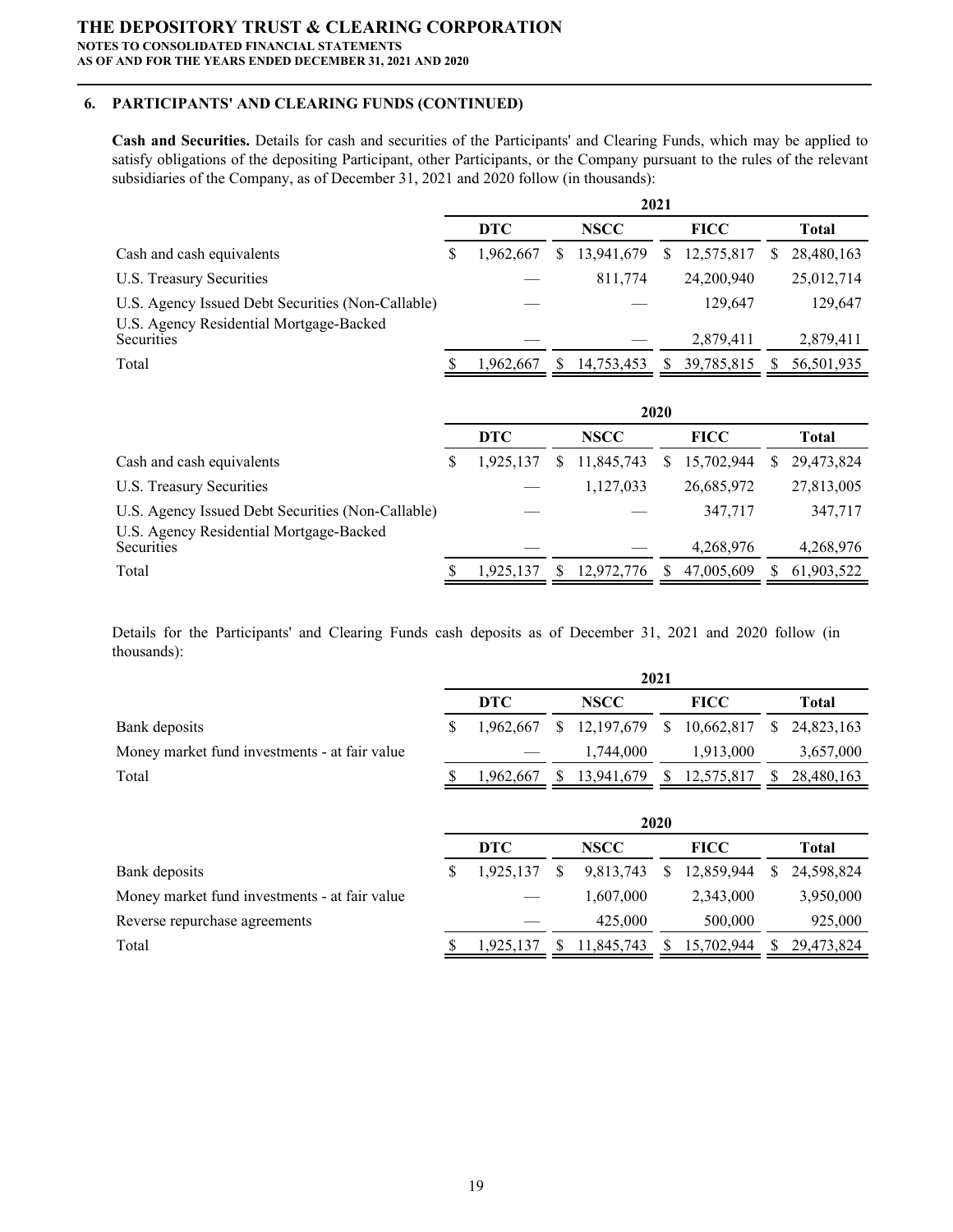# **7. PREMISES AND EQUIPMENT**

The cost, accumulated depreciation and net book value of Premises and equipment as of December 31, 2021 and 2020 follow (in thousands):

|                                |   | 2021       |   | 2020       |
|--------------------------------|---|------------|---|------------|
| Furniture and equipment        | S | 247,947    | S | 270,209    |
| Leasehold improvements         |   | 173,626    |   | 171,100    |
| Buildings and improvements     |   | 22,722     |   | 22,813     |
| Finance leases                 |   | 212        |   | 1,426      |
| Land                           |   | 4,221      |   | 4,221      |
| Total Premises and equipment   |   | 448,728    |   | 469,769    |
| Less: Accumulated depreciation |   | (258, 402) |   | (267, 545) |
| Net book value                 |   | 190,326    |   | 202,224    |

Depreciation expense for premises and equipment for the years ended December 31, 2021 and 2020 was \$47,655,000 and \$50,252,000, respectively, and is included in Depreciation and amortization in the accompanying Consolidated Statements of Income.

The Company disposed of fully depreciated premises and equipment that resulted in the removal of costs and accumulated depreciation of \$56,797,000 and \$104,640,000 for the years ended December 31, 2021 and 2020, respectively. Total disposals of premises and equipment resulted in a gain of \$0 and \$20,000 during the years ended December 31, 2021 and 2020, respectively, and are included in General and administrative in the accompanying Consolidated Statements of Income.

#### **8. GOODWILL AND INTANGIBLE ASSETS**

The gross carrying value, accumulated amortization and net book value of Goodwill and Intangible assets as of December 31, 2021 and 2020 follow (in thousands):

|                                                           | 2021         | 2020         |
|-----------------------------------------------------------|--------------|--------------|
| Goodwill:                                                 |              |              |
| Gross carrying value                                      | \$<br>57,699 | \$<br>57,699 |
| Intangible assets:                                        |              |              |
| Customer relationships:                                   |              |              |
| Gross carrying value                                      | 231,700      | 231,700      |
| Accumulated amortization                                  | (159, 294)   | (139, 985)   |
| Net book value                                            | 72,406       | 91,715       |
| Capitalized software:                                     |              |              |
| Gross carrying value                                      | 633,384      | 773,595      |
| Accumulated amortization                                  | (377, 155)   | (521, 780)   |
| Net book value                                            | 256,229      | 251,815      |
| Total Intangible assets - net of accumulated amortization | 328,635      | 343,530      |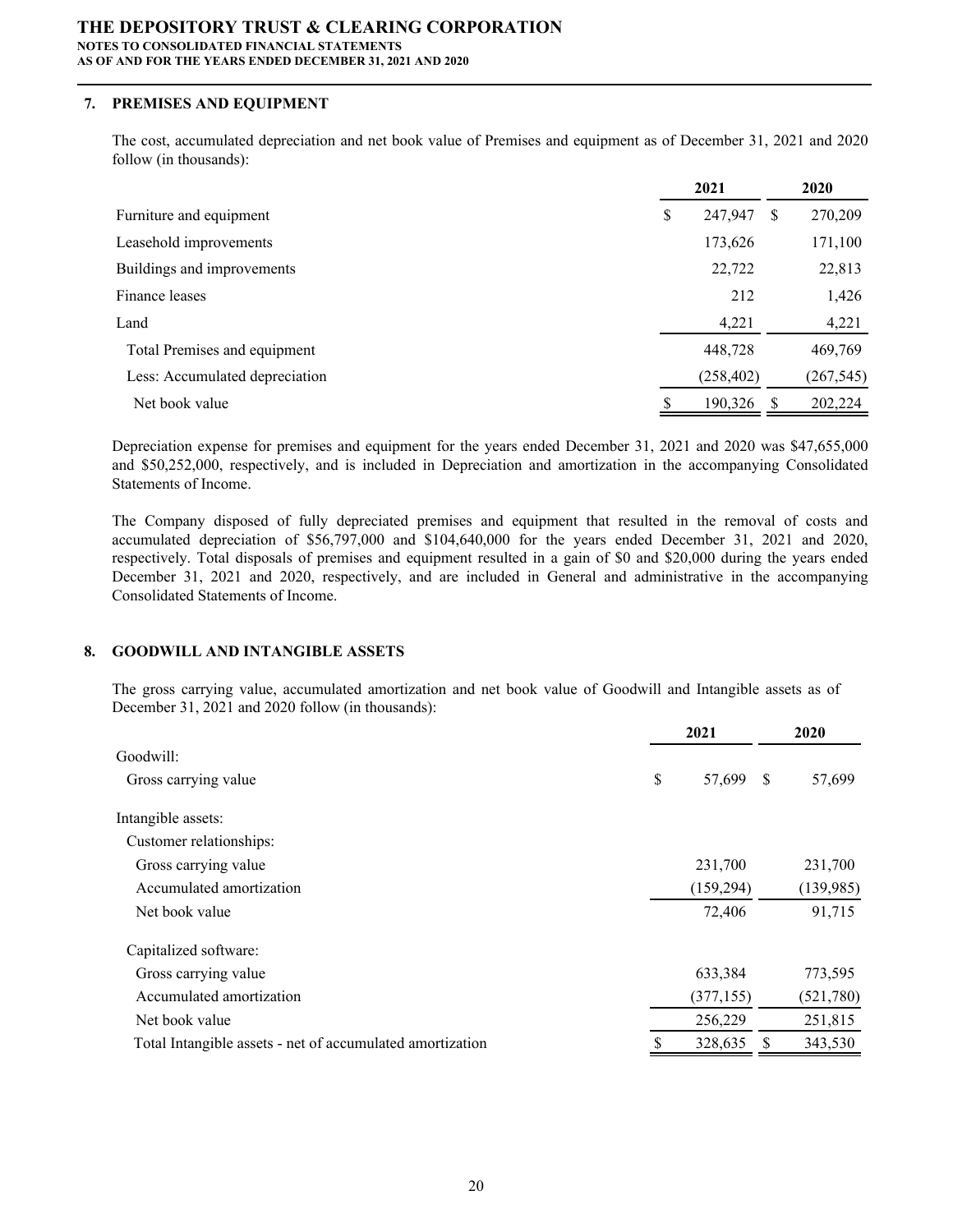#### **THE DEPOSITORY TRUST & CLEARING CORPORATION NOTES TO CONSOLIDATED FINANCIAL STATEMENTS AS OF AND FOR THE YEARS ENDED DECEMBER 31, 2021 AND 2020**

### **8. GOODWILL AND INTANGIBLE ASSETS (CONTINUED)**

*Intangible assets.* Amortization expense for intangible assets for the years ended December 31, 2021 and 2020 was \$118,868,000 and \$96,074,000, respectively, and is included in Depreciation and amortization in the accompanying Consolidated Statements of Income.

Details for estimated amortization expense for each of the next five years and thereafter follow (in thousands):

| 2022                                | \$<br>128,202 |
|-------------------------------------|---------------|
| 2023                                | 106,802       |
| 2024                                | 65,927        |
| 2025                                | 27,704        |
| 2026                                |               |
| Thereafter                          |               |
| Total future estimated amortization | 328,635       |

During the years ended December 31, 2021 and 2020, disposals of fully amortized capitalized software resulted in the removal of cost and accumulated amortization of \$241,938,000 and \$180,333,000, respectively.

In December 2020, the Company purchased the Compliance Management Reporting System (CMRS) platform and certain relationships from Publicis Sapient in an asset transaction for a cash consideration of \$26,434,000. The entire purchase was allocated to the platform software asset based on a third party valuation and amortized over four years.

The Company recognized impairment charges of \$14,467,000 and \$7,255,000 related to capitalized software for the years ended December 31, 2021 and 2020, respectively. The impairment charges are included in Impairment of intangible assets in the accompanying Consolidated Statements of Income.

During the year ended December 31, 2021 the Company recognized the following impairments of internally developed software related to these projects:

The Common Margining project experienced continued delays, the necessity for rewriting portions of the code and changes in legal and regulatory requirements triggering an evaluation for impairment. The evaluation concluded that the \$10,446,000 carrying value of its internally developed software was not recoverable and exceeded its fair value.

The Report Hub project experienced a change in strategy which included migration to CMRS triggering an evaluation for impairment. The evaluation concluded that the \$2,596,000 carrying value of its internally developed software would no longer be used after the migration is completed.

The Inventory Management System Ingestion project was not performing as intended triggering an evaluation for impairment. The evaluation concluded that the \$1,425,000 carrying value of its internally developed software was not recoverable and exceeded its fair value.

During the year ended December 31, 2020 the Company recognized the following impairments of internally developed software related to this project:

The Fundamental Review of Trading Book (FRTB) experienced continued delays in changes of regulatory requirements triggering an evaluation for impairment. The evaluation concluded that the \$6,235,000 carrying value of its internally developed software was not recoverable and exceeded its fair value.

*Goodwill impairment testing.* DTCC completed its annual goodwill impairment test in the fourth quarter of 2021 and concluded that goodwill was not impaired. DTCC performed a qualitative assessment to test the goodwill for impairment and determined it was more likely than not that the fair value of each reporting unit exceeded their carrying value and therefore goodwill was deemed not impaired.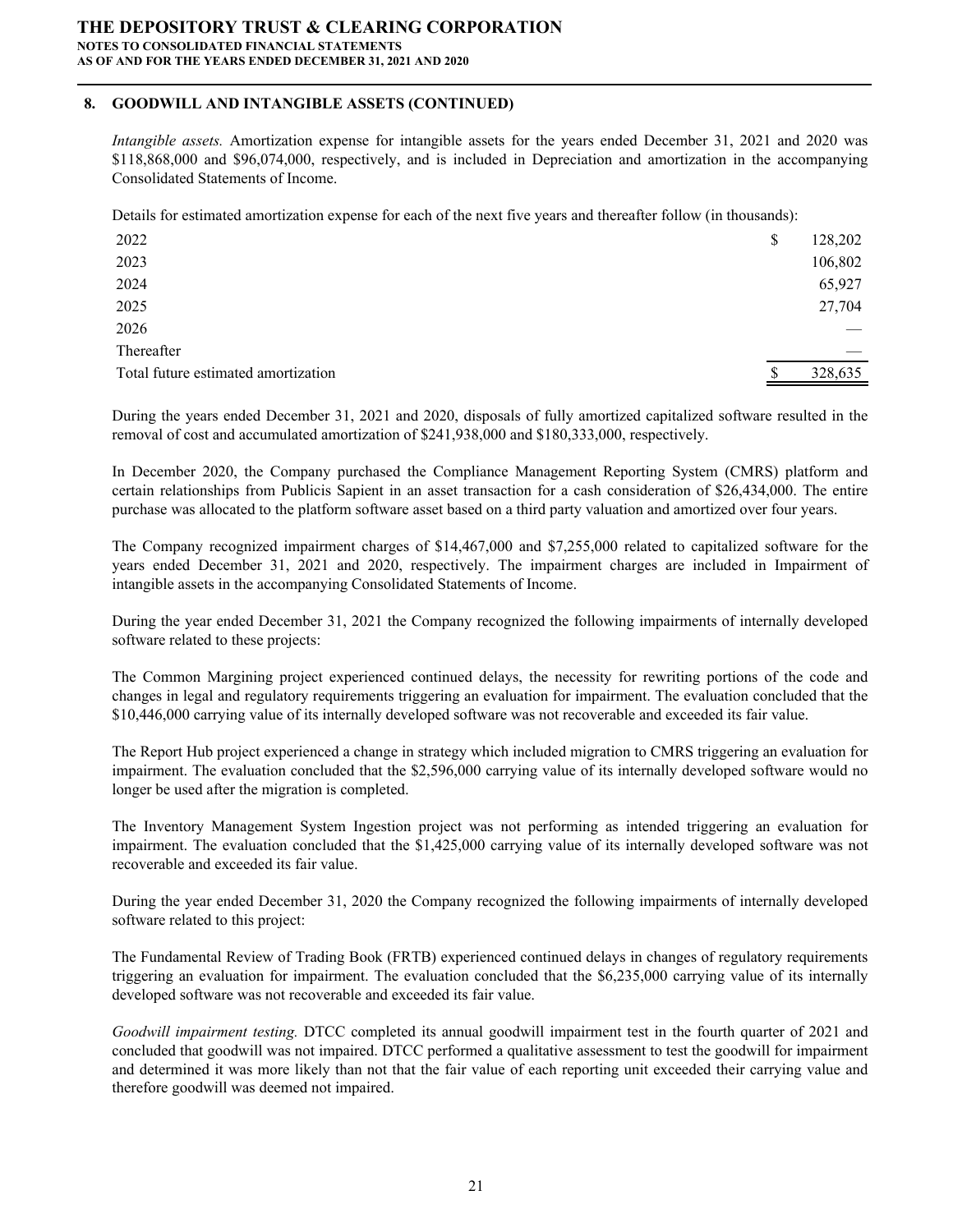### **9. LEASES**

The Company leases corporate offices, data centers and certain equipment primarily through operating leases. The Company's leases have remaining lease terms of 1 to 14 years, some of which may include options to extend the lease up to 10 additional years, and some of which may include options to terminate the lease within 1 year.

The Company determines if an arrangement is or contains a lease at contract inception and accounts for lease and nonlease components as a single lease component. Operating leases are included in Operating lease right-of-use (ROU) asset, Current portion of operating lease liability, and Non-current operating lease liability on the Company's Consolidated Statements of Financial Condition.

ROU assets represent the Company's right to use an underlying asset for the lease term and lease liabilities represent the Company's obligation to make lease payments arising from the lease. The ROU assets are measured at the amount equal to the lease liabilities, adjusted for balances of accrued or prepaid rent and unamortized lease incentives provided by lessors.

Operating lease liabilities are recognized based on the present value of the future lease payments over the remaining lease term. The Company uses its incremental borrowing rate, factoring in the lease term, to determine the lease liability. When determining lease term, the Company considers renewal options that the Company is reasonably certain to exercise and termination options that the Company is reasonably certain not to exercise. For operating leases, expense is generally recognized on a straight-line basis over the lease term.

Details for operating lease assets and lease liabilities as of December 31, 2021 and 2020 follow (in thousands):

|                                              |   | 2021    |     | 2020    |
|----------------------------------------------|---|---------|-----|---------|
| Assets                                       |   |         |     |         |
| Operating lease right-of-use-asset           | S | 222,341 | \$. | 220,073 |
| Liabilities                                  |   |         |     |         |
| Current portion of operating lease liability |   | 28.705  |     | 27,179  |
| Non-current operating lease liability        |   | 242,846 |     | 245,836 |
| Total lease liabilities                      |   | 271,551 | S   | 273,015 |

Details for the maturity of lease liabilities as of December 31, 2021 for each of the next five years and thereafter follow (in thousands):

| 2022                             | \$<br>35,982 |
|----------------------------------|--------------|
| 2023                             | 37,023       |
| 2024                             | 35,139       |
| 2025                             | 31,308       |
| 2026                             | 27,452       |
| Thereafter                       | 148,036      |
| Total lease payments             | 314,940      |
| Less: Imputed interest           | (43, 389)    |
| Present value of lease liability | 271,551      |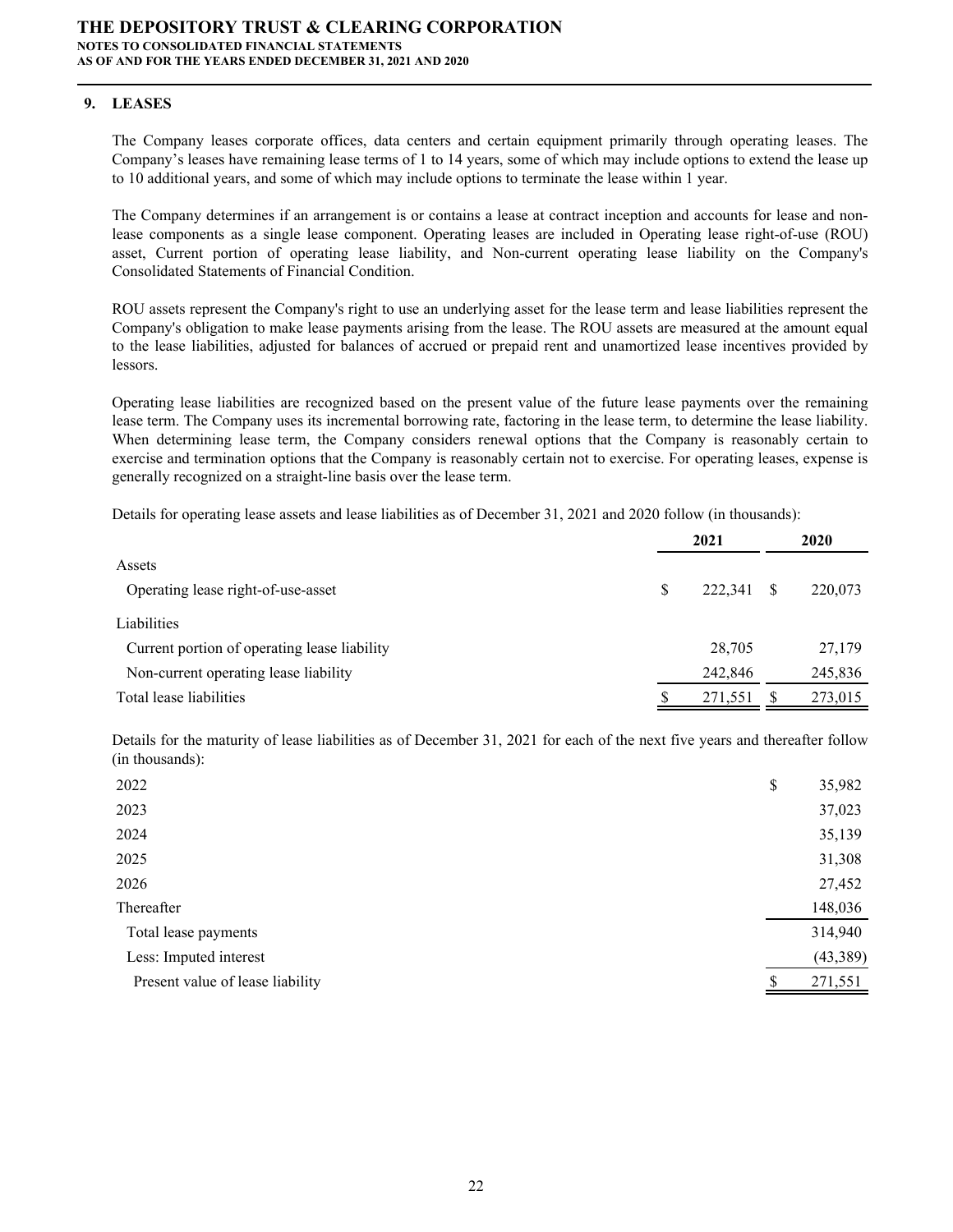#### **THE DEPOSITORY TRUST & CLEARING CORPORATION NOTES TO CONSOLIDATED FINANCIAL STATEMENTS AS OF AND FOR THE YEARS ENDED DECEMBER 31, 2021 AND 2020**

# **9. LEASES (CONTINUED)**

Details for lease expense for the years ended December 31, 2021 and 2020 follow (in thousands):

|                                             |    | 2021    | 2020 |         |
|---------------------------------------------|----|---------|------|---------|
| Occupancy                                   | \$ | 28,359  |      | 33,336  |
| Information technology                      |    | 4,982   |      | 3,391   |
| Total lease expense                         |    | 33,341  |      | 36,727  |
| Sublease income <sup><math>(1)</math></sup> |    | (4,894) |      | (5,513) |
| Net lease expense                           | S  | 28,447  |      | 31,214  |

(1) Included in Occupancy and Other non-operating income, net in the accompanying Consolidated Statements of Income.

Details for supplemental cash flow information related to lease liabilities for the years ended December 31, 2021 and 2020 follow (in thousands):

|                                                                 | 2021          | 2020      |
|-----------------------------------------------------------------|---------------|-----------|
| Lease payments included in the measurement of lease liabilities | $(40.909)$ \$ | (36,060)  |
| Accretion of lease liabilities                                  | 8.884         | 9.541     |
| Net decrease in Operating lease liability <sup>(1)</sup>        | $(32,025)$ \$ | (26, 519) |

(1) Included in operating activities in the Consolidated Statements of Cash Flows

Details of the weighted average remaining lease term and weighted average discount rate used to determine the lease liability as of December 31, 2021 and 2020 follow:

|                                               | 2021   | 2020      |
|-----------------------------------------------|--------|-----------|
| Weighted average remaining lease term (years) |        | 10.6      |
| Weighted average discount rate                | 2.85 % | $3.27 \%$ |

Lease right-of-use assets obtained in exchange for operating lease obligations for new and modified leases were \$17,971,000 and \$8,232,000 for the years ended December 31, 2021 and 2020, respectively.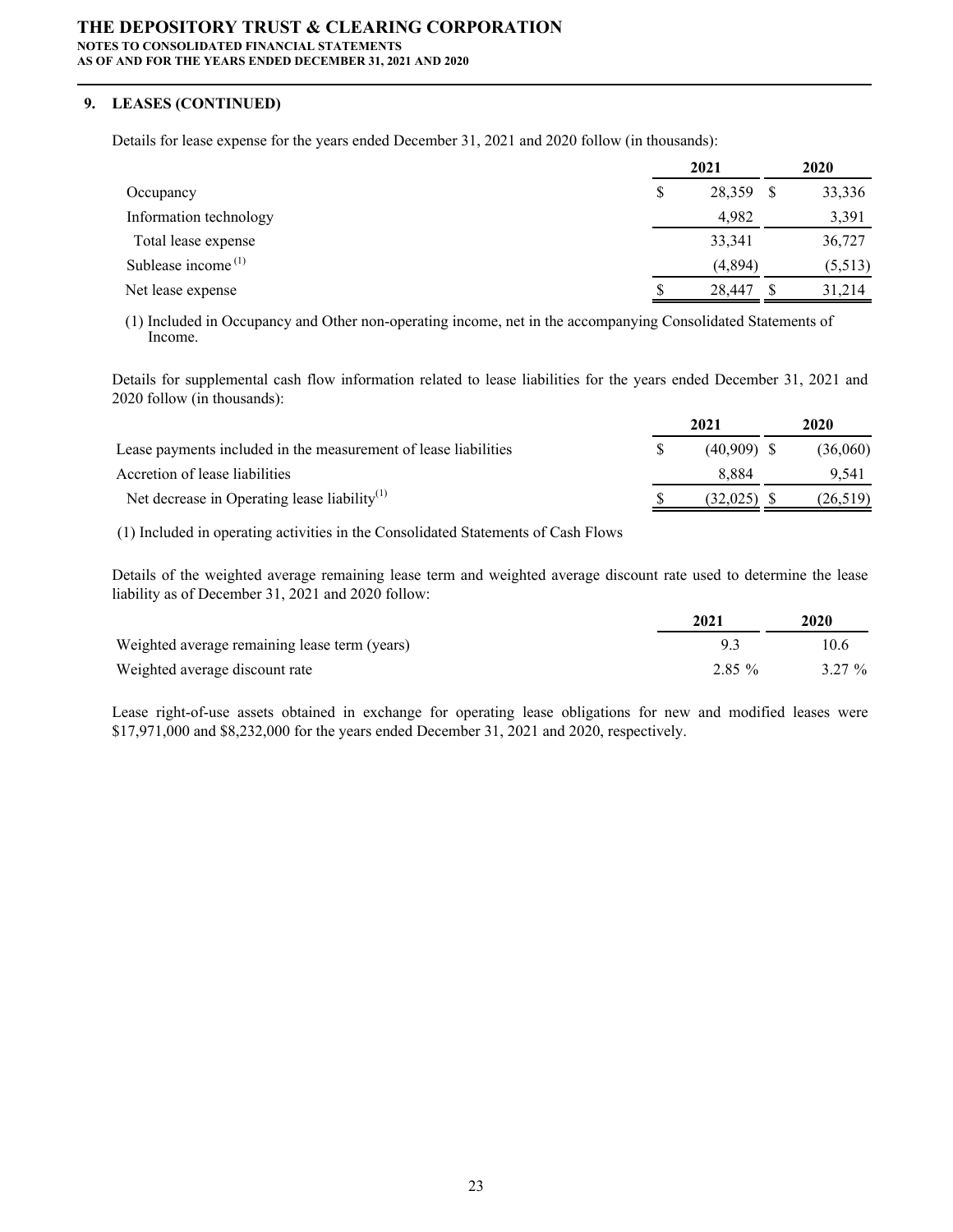# **10. OTHER ASSETS**

Details for Other assets as of December 31, 2021 and 2020 follow (in thousands):

|                                                      | 2021          |               | 2020    |
|------------------------------------------------------|---------------|---------------|---------|
| Prepaids                                             | \$<br>120,796 | <sup>\$</sup> | 99,483  |
| Prepaid taxes                                        | 35,316        |               | 29,498  |
| Business employment incentive program <sup>(1)</sup> | 18,091        |               | 6,794   |
| Interest receivable                                  | 1,279         |               | 2,053   |
| Other current assets                                 | 870           |               | 437     |
| Total other current assets                           | 176,352       |               | 138,265 |
|                                                      |               |               |         |
| Long-term incentive plan assets                      | 159,502       |               | 159,865 |
| Cash surrender value on insurance policies           | 70,411        |               | 71,498  |
| Prepaids                                             | 34,822        |               | 17,512  |
| Pension and postretirement                           | 13,630        |               |         |
| Equity investments                                   | 12,393        |               | 12,393  |
| Deferred tax assets                                  | 11,183        |               | 27,774  |
| Restricted cash                                      | 7,989         |               | 7,973   |
| Investment in Federal reserve stock                  | 6,402         |               | 6,402   |
| Other non-current assets                             | 2,297         |               | 2,671   |
| Total other non-current assets                       | 318,629       |               | 306,088 |
| Total                                                | 494,981       | \$            | 444,353 |

(1) The Company participates in the New Jersey State Business Employment Incentive Program (BEIP). The intent of this program is to encourage businesses to locate and expand in the State of New Jersey through grants that the Company has elected to convert into refundable tax credits.

### **11. OTHER LIABILITIES**

Details for Other liabilities as of December 31, 2021 and 2020 follow (in thousands):

|                                          | 2021          |               | 2020    |
|------------------------------------------|---------------|---------------|---------|
| Compensation payable                     | \$<br>171,975 | <sup>\$</sup> | 161,106 |
| Accrued payroll and payroll withholdings | 44,247        |               | 52,716  |
| Long-term incentive plan liabilities     | 31,294        |               | 29,309  |
| Deferred revenue                         | 16,482        |               | 16,502  |
| Deferred sublease income                 | 7,720         |               | 9,406   |
| Other current liabilities                | 19,533        |               | 16,668  |
| Total other current liabilities          | 291,251       |               | 285,707 |
| Long-term incentive plan liabilities     | 245,179       |               | 242,344 |
| Unrecognized tax benefits                | 21,822        |               | 43,659  |
| Deferred revenue                         | 931           |               | 1,097   |
| Deferred tax liabilities                 | 183           |               | 560     |
| Other non-current liabilities            | 2,748         |               | 2,866   |
| Total other non-current liabilities      | 270,863       |               | 290,526 |
| Total                                    | 562,114       |               | 576,233 |
|                                          |               |               |         |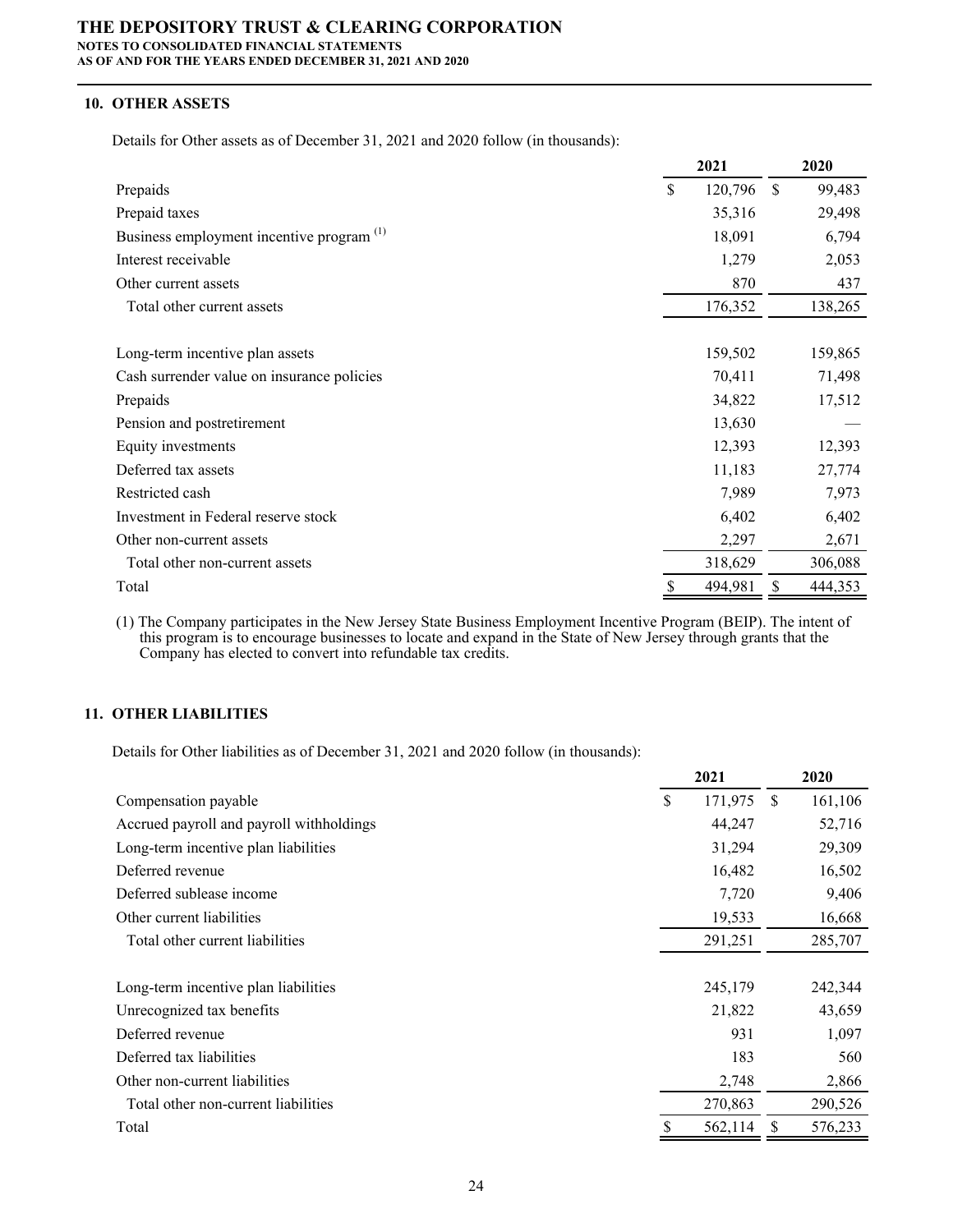# **12. COMMERCIAL PAPER**

Details for Commercial paper as of December 31, 2021 and 2020 follow (in thousands):

|                                                                       | 2021         | 2020         |
|-----------------------------------------------------------------------|--------------|--------------|
| Commercial paper - net of unamortized discount of \$1,067 and \$1,983 | \$ 8.291.933 | \$ 3.843.290 |
| as of December 31, 2021 and 2020, respectively                        |              |              |
| Weighted-average interest rate                                        | $0.13\%$     | $0.28 \%$    |

Interest expense on Commercial paper, included in Interest expense in the accompanying Consolidated Statements of Income, was \$9,179,000 and \$60,988,000 for the years ended December 31, 2021 and 2020, respectively.

#### **13. LONG-TERM DEBT**

Details for Long-term debt as of December 31, 2021 and 2020 follow (in thousands):

|                                                                    | 2021      |      | 2020      |
|--------------------------------------------------------------------|-----------|------|-----------|
| Senior notes - net of unamortized discount and debt issuance costs | 3,731,814 | - \$ | 3,723,942 |
| Information technology financing                                   |           |      | 3,921     |
| Total Long-term debt                                               | 3,731,814 |      | 3,727,863 |
| Less: Current portion of long-term debt                            |           |      | (3,921)   |
| Non-current portion of long-term debt                              | 3,731,814 |      | 3,723,942 |

Details for principal payments due on Long-term debt for each of the next five years and thereafter follow (in thousands):

| 2022       | \$ |           |
|------------|----|-----------|
| 2023       |    | 2,000,000 |
| 2024       |    |           |
| 2025       |    | 1,750,000 |
| 2026       |    |           |
| Thereafter |    |           |
| Total      | S  | 3,750,000 |

**Senior notes.** On April 23, 2020 and December 7, 2020, NSCC issued three-year and five-year senior unsecured notes for an aggregate total of \$3.75 billion. The proceeds from the issuances constitute liquid resources that, together with other liquid resources of the Company, are available to enable NSCC to affect the settlement of its payment obligations in the event of the default of any of its Participants pursuant to NSCC's rules.

Details of the senior notes as of December 31, 2021 follow (in thousands):

| <b>Issue Date</b> | <b>Maturity</b>  | Rate           | <b>Principal Balance</b> |   | <b>Carrying Value</b> |
|-------------------|------------------|----------------|--------------------------|---|-----------------------|
| April 23, 2020    | April 23, 2023   | $1.20\%^{(1)}$ | \$<br>1,000,000          | S | 997,207               |
| April 23, 2020    | April 23, 2025   | $1.50\%^{(1)}$ | 1,000,000                |   | 994,428               |
| December 7, 2020  | December 7, 2023 | $0.40\%^{(2)}$ | 1,000,000                |   | 995,817               |
| December 7, 2020  | December 7, 2025 | $0.75\%^{(2)}$ | 750,000                  |   | 744.362               |
|                   |                  |                | \$<br>3,750,000          |   | 3,731,814             |

(1) Interest is payable semi-annually in arrears on April 23 and October 23 of each year, beginning October 23, 2020.

(2) Interest is payable semi-annually in arrears on June 7 and December 7 of each year, beginning June 7, 2021.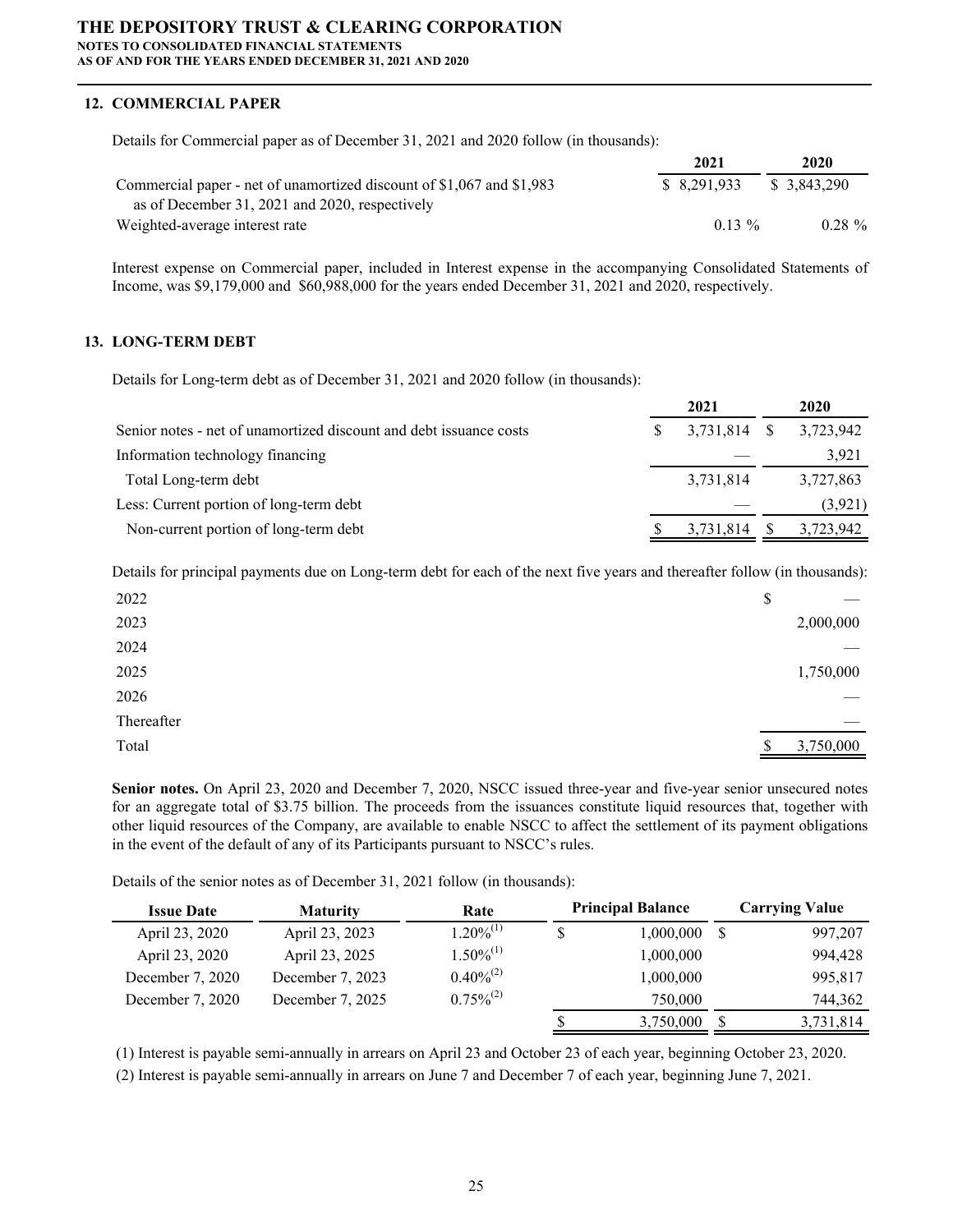### **13. LONG-TERM DEBT (CONTINUED)**

Interest expense and amortization of discount and issuance costs, included in Interest expense in the accompanying Consolidated Statements of Income, were \$43,970,000 and \$22,169,000 for the years ended December 31, 2021 and 2020, respectively. The weighted-average interest rate was 0.98% as of December 31, 2021 and 2020. The aggregate debt issuance costs and unamortized discount associated with the senior notes were \$18,186,000 and \$26,058,000, as of December 31, 2021 and 2020, respectively.

**Information Technology Financing.** On January 1, 2019, the Company obtained three year financing of \$14 million from IBM Credit LLC in connection to its software and services purchase agreement with IBM. In October 2021, the Company paid off the loan. Interest expense on the loan included in the accompanying Consolidated Statements of Income was \$41,000 and \$198,000 for the years ended December 31, 2021 and 2020, respectively.

**Lines of credit.** DTCC maintains a committed line of credit for general funding purposes while certain of its subsidiaries, DTC and NSCC, also maintain committed lines of credit to support settlement of its payment obligations in the event of the default of any of its Participants pursuant to the rules of the relevant subsidiaries of the Company.

Details for the terms of the outstanding lines of credit as of December 31, 2021 and 2020 follow:

|                                       | 2021                                                                                            | 2020                                                                                            |  |  |
|---------------------------------------|-------------------------------------------------------------------------------------------------|-------------------------------------------------------------------------------------------------|--|--|
| <b>DTCC</b>                           |                                                                                                 |                                                                                                 |  |  |
| <b>Committed Amount</b>               | \$500 million                                                                                   | \$500 million                                                                                   |  |  |
| Denomination                          | <b>USD</b>                                                                                      | <b>USD</b>                                                                                      |  |  |
| <b>Number of Participants/Lenders</b> | 10/10                                                                                           | 10/10                                                                                           |  |  |
| <b>Borrowing Rate</b>                 | Either base rate plus $0.25\%$ or<br>eurodollar plus 1.25%                                      | Either base rate plus $0.25\%$ or<br>eurodollar plus 1.25%                                      |  |  |
| <b>Maturity Date</b>                  | January 2022                                                                                    | January 2022                                                                                    |  |  |
| <b>Annual Facility Fee</b>            | $0.15\%^{(1)}$                                                                                  | $0.15\%^{(1)}$                                                                                  |  |  |
| <b>DTC</b>                            |                                                                                                 |                                                                                                 |  |  |
| <b>Committed Amount</b>               | \$1.9 billion                                                                                   | \$1.9 billion                                                                                   |  |  |
| <b>Denomination</b>                   | <b>USD</b>                                                                                      | <b>USD</b>                                                                                      |  |  |
| <b>Number of Participants/Lenders</b> | 29/35                                                                                           | 32/37                                                                                           |  |  |
| <b>Borrowing Rate</b>                 |                                                                                                 | The greatest of the FRBNY rate, adjusted LIBOR, or zero,<br>on the day of borrowing, plus 1.40% |  |  |
| <b>Maturity Date</b>                  | May 2022                                                                                        | May 2021                                                                                        |  |  |
| <b>Annual Facility Fee</b>            | $0.10\%^{(1)}$                                                                                  | $0.20\%^{(1)}$                                                                                  |  |  |
| <b>Uncommitted Amount</b>             | C\$200 million <sup>(2)</sup>                                                                   | C\$200 million $^{(2)}$                                                                         |  |  |
| <b>Denomination</b>                   | CAD                                                                                             | CAD                                                                                             |  |  |
| <b>Number of Participants/Lenders</b> | 1/1                                                                                             | 1/1                                                                                             |  |  |
| <b>Borrowing Rate</b>                 |                                                                                                 | A rate per annum equal to the Canadian Prime Rate minus 0.50%                                   |  |  |
| <b>Maturity Date</b>                  | On Demand                                                                                       | On Demand                                                                                       |  |  |
| <b>NSCC</b>                           |                                                                                                 |                                                                                                 |  |  |
| <b>Committed Amount</b>               | \$9.3 billion                                                                                   | \$10.9 billion                                                                                  |  |  |
| <b>Denomination</b>                   | <b>USD</b>                                                                                      | <b>USD</b>                                                                                      |  |  |
| <b>Number of Participants/Lenders</b> | 29/35                                                                                           | 32/37                                                                                           |  |  |
| <b>Borrowing Rate</b>                 | The greatest of the FRBNY rate, adjusted LIBOR, or zero,<br>on the day of borrowing, plus 1.40% |                                                                                                 |  |  |
| <b>Maturity Date</b>                  | May 2022                                                                                        | May 2021                                                                                        |  |  |
| <b>Annual Facility Fee</b>            | $0.10\%^{(1)}$                                                                                  | $0.20\%^{(1)}$                                                                                  |  |  |

(1) The annual facility fee associated with maintaining the line of credit is included in Professional and other services in the accompanying Consolidated Statements of Income.

(2) Used to support Canadian settlement.